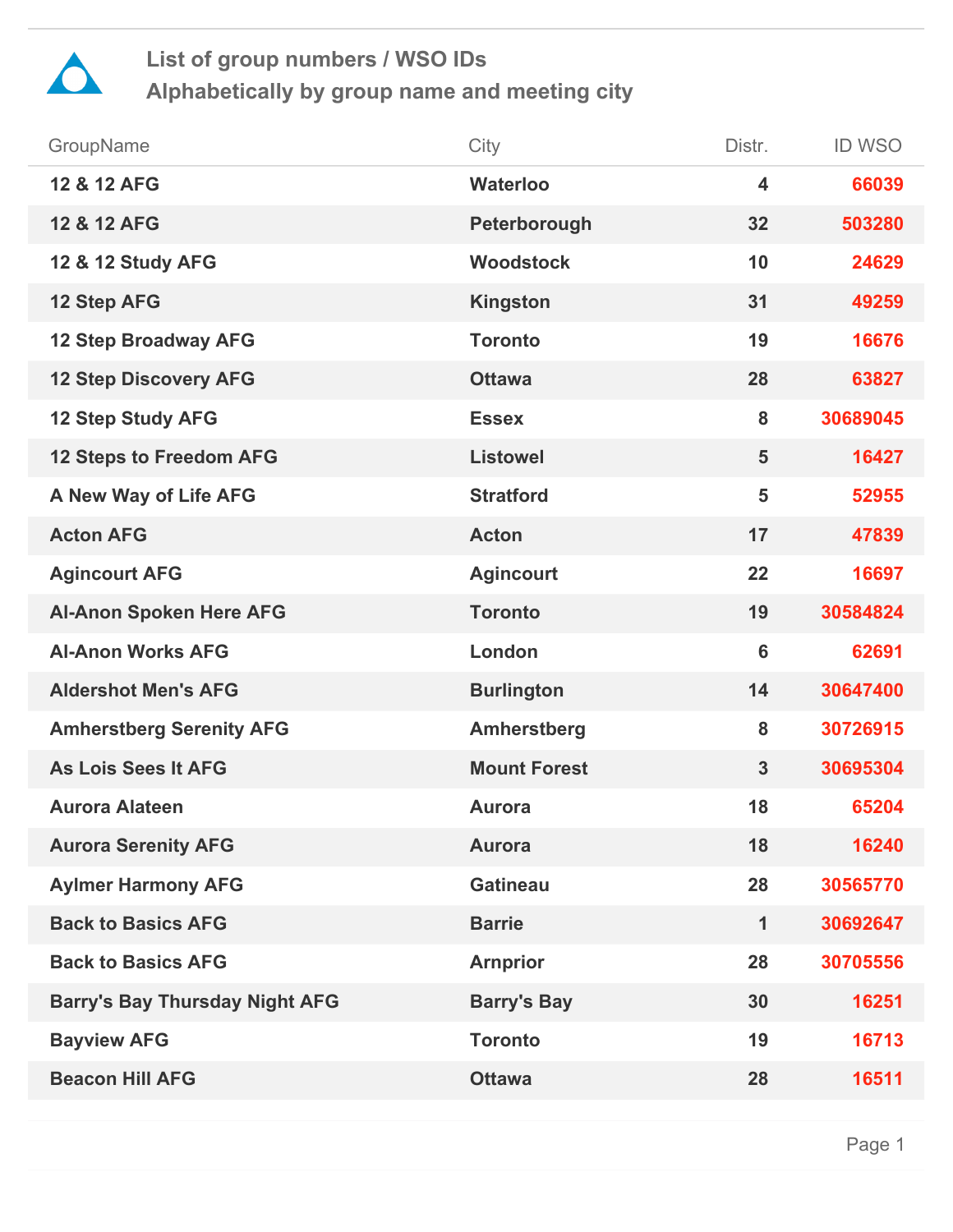

| GroupName                                     | City                 | Distr.         | <b>ID WSO</b> |
|-----------------------------------------------|----------------------|----------------|---------------|
| <b>Beaver River AFG</b>                       | <b>Beaverton</b>     | 18             | 48499         |
| <b>Belleville AFG</b>                         | <b>Belleville</b>    | 25             | 16257         |
| <b>Bells Corners AFG</b>                      | <b>Nepean</b>        | 28             | 16512         |
| <b>Bobcaygeon One Day At A Time AFG</b>       | <b>Bobcaygeon</b>    | 24             | 30715442      |
| <b>Bolton AFG</b>                             | <b>Bolton</b>        | 17             | 65131         |
| <b>Bowmanville Serenity AFG</b>               | <b>Bowmanville</b>   | 23             | 48166         |
| <b>Brampton Serenity Tuesday and Thursday</b> | <b>Brampton</b>      | 17             | 47427         |
| <b>Brampton Serenity Tuesday and Thursday</b> | <b>Brampton</b>      | 17             | 47427         |
| <b>Brant Hills AFG</b>                        | <b>Burlington</b>    | 14             | 16275         |
| <b>Brooklin New Beginnings AFG</b>            | <b>Brooklin</b>      | 23             | 30590505      |
| <b>Byron Tuesday Afternoon AFG</b>            | London               | 6              | 500778        |
| <b>Caring and Sharing AFG</b>                 | <b>St. Marys</b>     | 5              | 16583         |
| <b>Cedarbrae AFG</b>                          | Scarborough          | 22             | 16704         |
| <b>Central AFG</b>                            | London               | 6              | 16431         |
| <b>Choices AFG</b>                            | <b>Richmond Hill</b> | 19             | 60260         |
| <b>Clinton New Freedom AFG</b>                | <b>Clinton</b>       | 5              | 16295         |
| <b>Co-op AFG</b>                              | <b>Kingston</b>      | 31             | 16405         |
| <b>Cobden New Way of Life AFG</b>             | <b>Cobden</b>        | 30             | 500390        |
| <b>Coffee Hour AFG</b>                        | <b>Mississauga</b>   | 16             | 30560379      |
| <b>Collingwood AFG</b>                        | Collingwood          | $\overline{2}$ | 16300         |
| <b>Collins Bay Gratitude AFG</b>              | <b>Kingston</b>      | 31             | 16407         |
| <b>Come 'n Share AFG</b>                      | <b>Dundalk</b>       | $\overline{2}$ | 16318         |
| <b>Come In Out of the Storm AFG</b>           | <b>Goderich</b>      | 5              | 30598162      |
| <b>Come Together AFG</b>                      | Woodbridge           | 17             | 30787405      |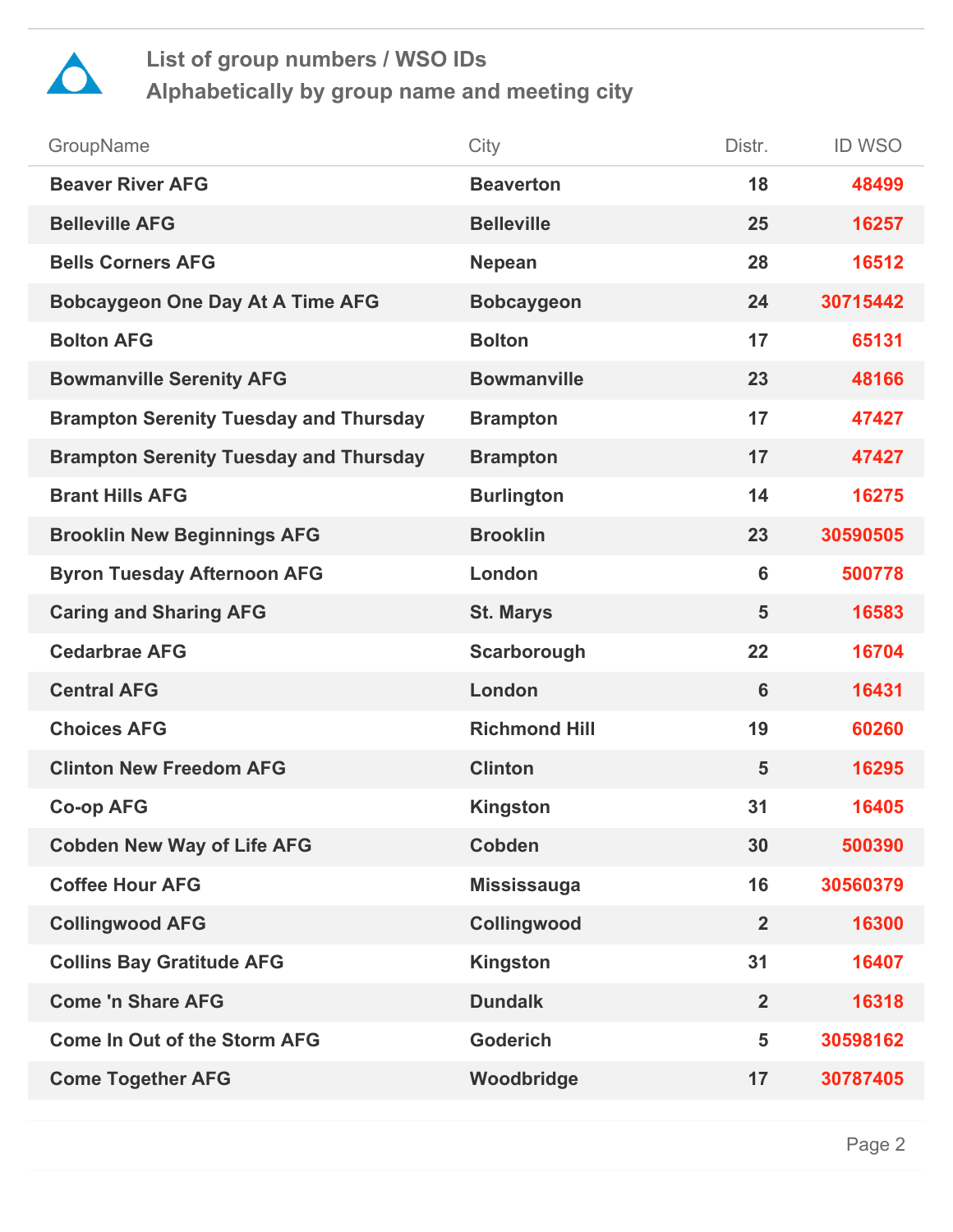

| City                | Distr.                  | <b>ID WSO</b> |
|---------------------|-------------------------|---------------|
| <b>Enterprise</b>   | 31                      | 33897         |
| <b>Mississauga</b>  | 16                      | 16466         |
| <b>Mississauga</b>  | 16                      | 30773         |
| <b>Sarnia</b>       | $\overline{7}$          | 53626         |
| <b>Kingsville</b>   | 8                       | 16409         |
| Niagara-on-the-Lake | 13                      | 30569789      |
| Peterborough        | 32                      | 16548         |
| <b>Kingsville</b>   | 8                       | 16409-2       |
| <b>Fergus</b>       | $\overline{\mathbf{4}}$ | 52032         |
| <b>Kingston</b>     | 31                      | 52334         |
| Cambridge           | $\overline{\mathbf{4}}$ | 66191         |
| <b>Hamilton</b>     | 14                      | 16365         |
| <b>Owen Sound</b>   | $\overline{2}$          | 48088         |
| <b>Toronto</b>      | 21                      | 16677         |
| <b>Toronto</b>      | 20                      | 16701         |
| <b>Toronto</b>      | 21                      | 51472         |
| <b>Dunnville</b>    | 12                      | 16319         |
| London              | 6                       | 16432         |
| <b>Nobleton</b>     | 17                      | 30700335      |
| <b>Essex</b>        | 8                       | 30606507      |
| <b>Etobicoke</b>    | 20                      | 54563         |
| <b>Exeter</b>       | 5                       | 41336         |
| <b>Orillia</b>      | 1                       | 46195         |
| Scarborough         | 22                      | 52747         |
|                     |                         |               |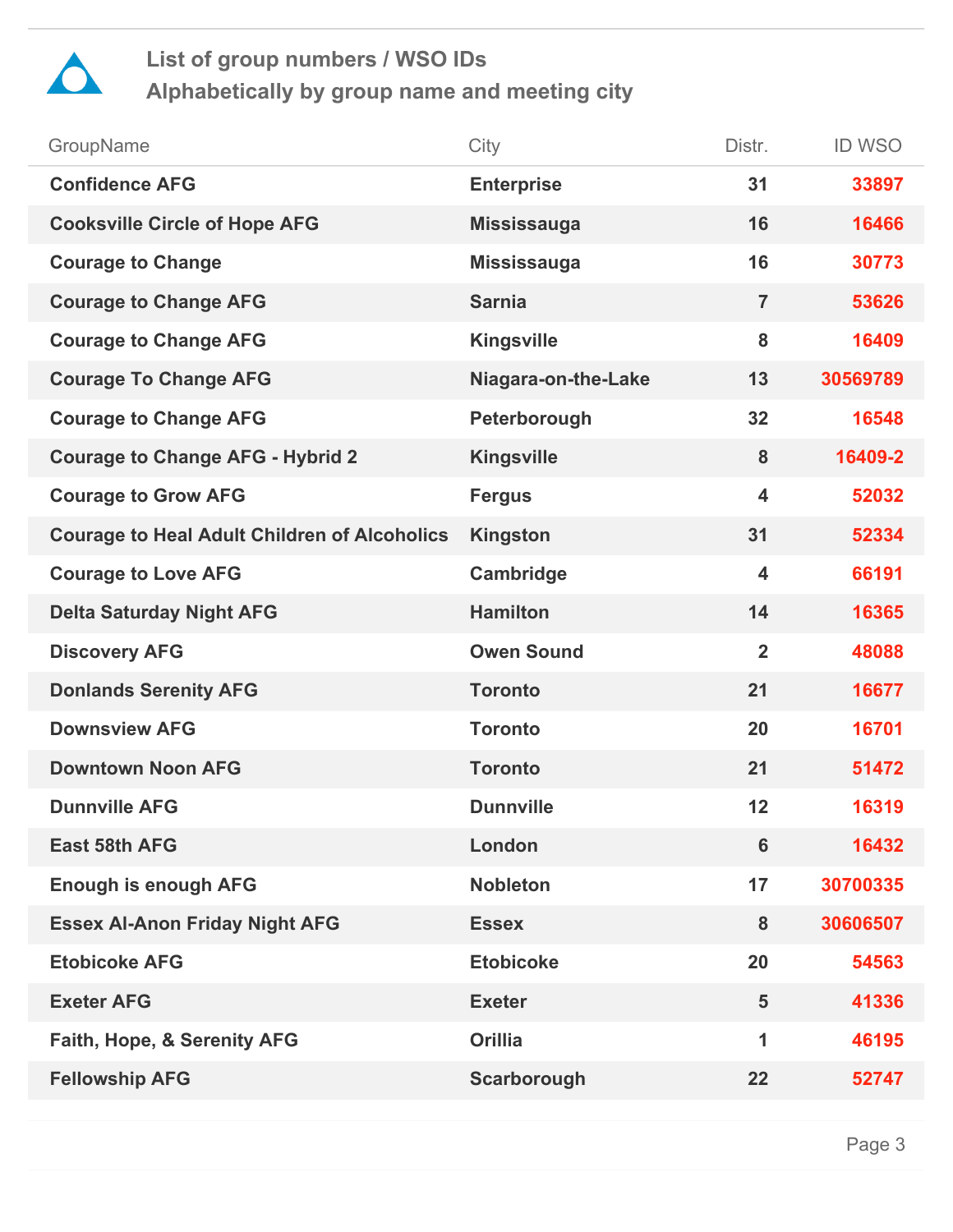

| GroupName                                  | City                  | Distr.                  | <b>ID WSO</b> |
|--------------------------------------------|-----------------------|-------------------------|---------------|
| <b>Flight to Freedom AFG</b>               | <b>Cornwall</b>       | 27                      | 41913         |
| <b>Forest Lakeside AFG</b>                 | <b>Forest</b>         | $\overline{7}$          | 16338         |
| <b>Foxboro Twelve Step Recovery AFG</b>    | <b>Foxboro</b>        | 25                      | 16342         |
| <b>Freedom to Choose Serenity Alateen</b>  | <b>Ottawa</b>         | 28                      | 504026        |
| <b>Fresh Start AFG</b>                     | <b>Guelph</b>         | $\overline{\mathbf{4}}$ | 47559         |
| <b>Fresh Start AFG</b>                     | <b>Toronto</b>        | 21                      | 43493         |
| Friday A.M. Oakville AFG                   | <b>Oakville</b>       | 16                      | 16496         |
| <b>Friday Caring and Sharing AFG</b>       | <b>St. Marys</b>      | $5\phantom{1}$          | 30623774      |
| <b>Friday Night Acceptance AFG</b>         | Cambridge             | $\overline{\mathbf{4}}$ | 16282         |
| <b>Friday Night Acceptance Alateen</b>     | Cambridge             | $\overline{\mathbf{4}}$ | 30648044      |
| <b>Friday Night One Day at a Time AFG</b>  | <b>Bramalea</b>       | 17                      | 65313         |
| <b>Friendly Thursday Afternoon AFG</b>     | London                | 6                       | 16433         |
| <b>Friends in Hope Adult Children AFG</b>  | Peterborough          | 32                      | 35072         |
| <b>Friendship AFG</b>                      | <b>Chatham</b>        | 9                       | 16289         |
| <b>Friendship AFG</b>                      | <b>Newmarket</b>      | 18                      | 45637         |
| <b>Golden Acres AFG</b>                    | <b>St.Thomas</b>      | 10                      | 43094         |
| <b>Golden Acres AFG</b>                    | <b>St.Thomas</b>      | 10                      | 43094         |
| <b>Grace AFG</b>                           | <b>St. Catharines</b> | 13                      | 16573         |
| <b>Gratitude AFG</b>                       | <b>Picton</b>         | 25                      | 31202         |
| <b>Grimsby Tranquility AFG</b>             | <b>Grimsby</b>        | 13                      | 16354         |
| <b>Grimsby Tranquility AFG</b>             | <b>Grimsby</b>        | 13                      | 16354         |
| <b>Growing Together Adult Children AFG</b> | <b>Mississauga</b>    | 16                      | 38247         |
| <b>Guelph AFG</b>                          | <b>Guelph</b>         | $\overline{\mathbf{4}}$ | 16355         |
| <b>Hanover Round Table AFG</b>             | <b>Hanover</b>        | $\mathbf{3}$            | 16380         |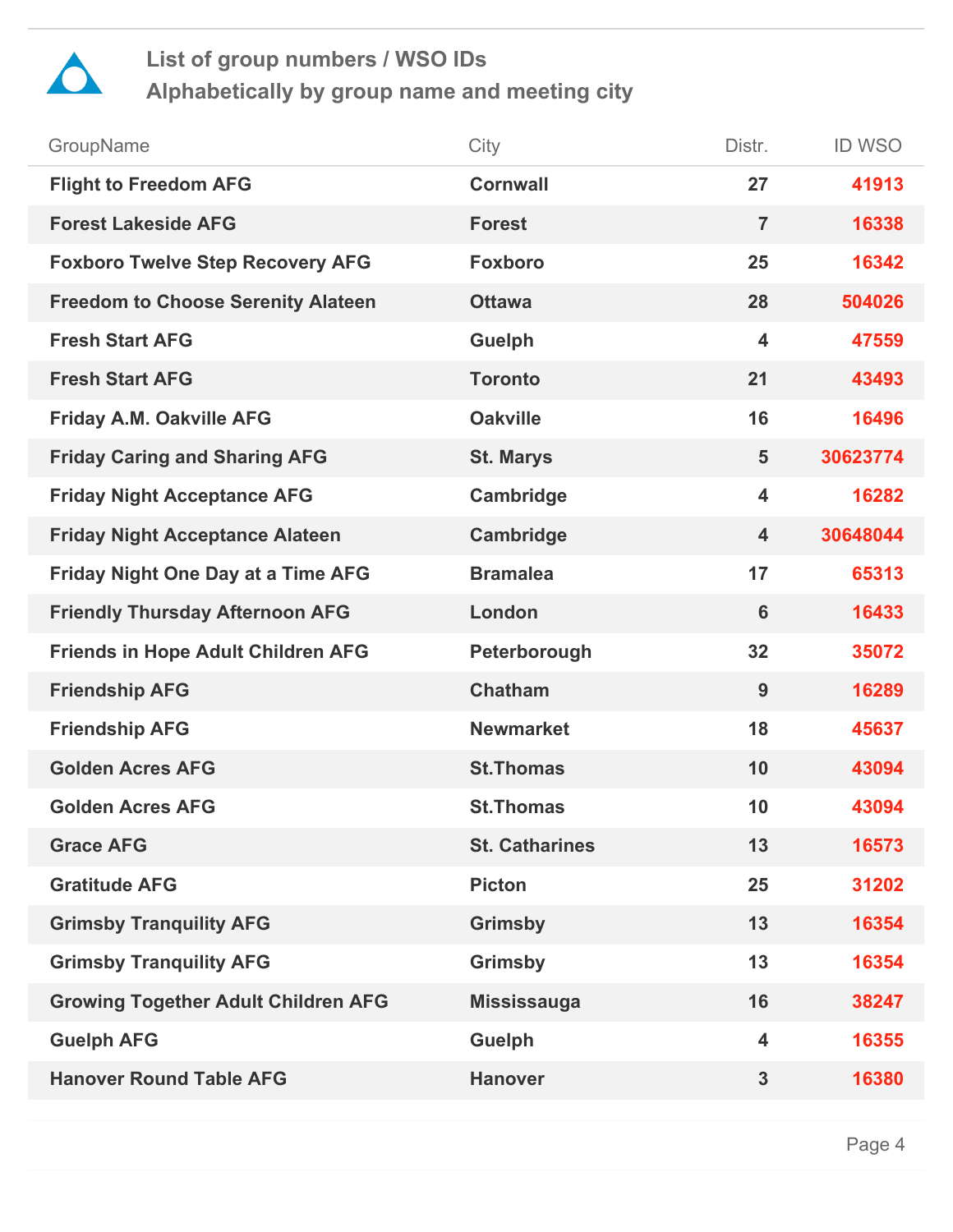

| GroupName                                | City                | Distr.         | <b>ID WSO</b> |
|------------------------------------------|---------------------|----------------|---------------|
| <b>Happy AFG Newcomer's Workshop</b>     | <b>Canada</b>       | 16             | 30751391      |
| <b>Happy Al-Anon Family Group</b>        | <b>Canada</b>       | 16             | 30751391      |
| <b>Harrow Willingness AFG</b>            | <b>Harrow</b>       | 8              | 16382         |
| <b>Healing West End AFG</b>              | <b>Windsor</b>      | 8              | 500750        |
| <b>Helping Hands</b>                     | <b>Strathroy</b>    | 6              | 16627         |
| <b>Higher Power and I AFG</b>            | London              | $6\phantom{1}$ | 30674888      |
| <b>Highlands AFG</b>                     | <b>Haliburton</b>   | 24             | 16361         |
| <b>Hope and Healing AFG</b>              | <b>Burk's Falls</b> | 1              | 65474         |
| <b>Hope and Serenity AFG</b>             | <b>Trenton</b>      | 25             | 30689493      |
| <b>Hope For Today AFG</b>                | Wallaceburg         | 9              | 30711752      |
| <b>Hope Prevails Alateen</b>             | <b>Mississauga</b>  | 16             | 30519795      |
| <b>How It Works AFG</b>                  | <b>Ottawa</b>       | 28             | 30601829      |
| <b>Hugs Alateen</b>                      | London              | $6\phantom{1}$ | 16430         |
| <b>Ingersoll Serenity Seekers AFG</b>    | Ingersoll           | 10             | 48498         |
| <b>Journey to Freedom AFG</b>            | <b>Bradford</b>     | 18             | 61269         |
| <b>Just For Today</b>                    | London              | $6\phantom{1}$ | 16435         |
| <b>Just For Today Adult Children AFG</b> | <b>Windsor</b>      | 8              | 44269         |
| <b>Just For Today AFG</b>                | <b>Port Perry</b>   | 23             | 24446         |
| <b>Keep It Simple AFG</b>                | <b>Barrie</b>       | 1              | 47002         |
| <b>Keep It Simple AFG</b>                | <b>Stratford</b>    | 5              | 30650535      |
| <b>Keep It Simple AFG</b>                | <b>Stratford</b>    | 5              | 30650535      |
| <b>Keep It Simple AFG</b>                | <b>Thornhill</b>    | 19             | 52669         |
| Keep it Simple AFG - Kingston            | <b>Kingston</b>     | 31             | 49140         |
| <b>Keswick Freedom AFG</b>               | <b>Keswick</b>      | 18             | 48646         |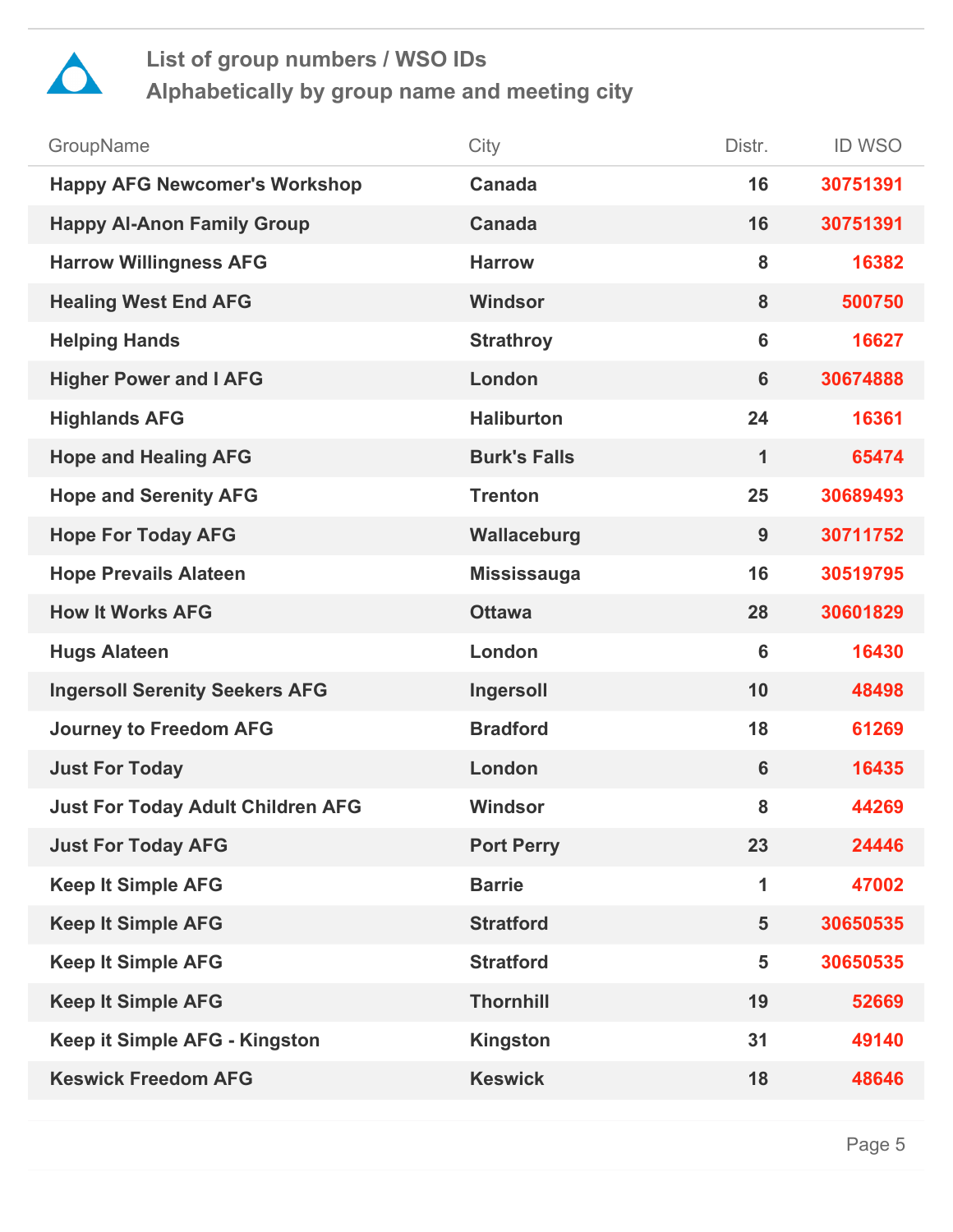

| GroupName                            | City                 | Distr.                  | <b>ID WSO</b> |
|--------------------------------------|----------------------|-------------------------|---------------|
| <b>Key To Harmony AFG</b>            | London               | 6                       | 30596756      |
| <b>Kingsway AFG</b>                  | <b>Toronto</b>       | 20                      | 16688         |
| <b>KOOL FRIENDSHIP</b>               | <b>Kitchener</b>     | $\overline{\mathbf{4}}$ | 503960        |
| <b>Lancaster Friendship AFG</b>      | <b>Lancaster</b>     | 27                      | 31200         |
| <b>Leamington Keep it Simple AFG</b> | Leamington           | 8                       | 16421         |
| <b>Learning to live AFG</b>          | Scarborough          | 22                      | 30769637      |
| Let It Begin With Me AFG             | Lucknow              | $\mathbf{3}$            | 30730139      |
| Let It Begin With Me AFG             | <b>Brights Grove</b> | $\overline{7}$          | 48397         |
| Let It Begin With Me AFG             | <b>Oshawa</b>        | 23                      | 30623776      |
| <b>Lindsay New Start AFG</b>         | Lindsay              | 24                      | 43222         |
| <b>Living our Best Life AFG</b>      | <b>Toronto</b>       | 21                      | 30572140      |
| <b>Lock 8 AFG</b>                    | <b>Port Colborne</b> | 12                      | 30779513      |
| <b>London West Sharing Hope AFG</b>  | London               | 6                       | 30777494      |
| <b>Long Branch AFG</b>               | <b>Toronto</b>       | 20                      | 26973         |
| <b>Love &amp; Hope Angus AFG</b>     | <b>Borden</b>        | 1                       | 26322         |
| <b>Love and Service AFG</b>          | <b>Thornbury</b>     | $\overline{2}$          | 47479         |
| <b>Lunch Bunch AFG</b>               | <b>Hamilton</b>      | 14                      | 31828         |
| <b>Main St. Fellowship AFG</b>       | <b>Toronto</b>       | 21                      | 16681         |
| <b>Markham Sunny Forecasts AFG</b>   | <b>Markham</b>       | 22                      | 64092         |
| <b>Markland Woods AFG</b>            | <b>Etobicoke</b>     | 20                      | 16703         |
| <b>Meadowyale Back to Basics AFG</b> | <b>Mississauga</b>   | 16                      | 51557         |
| <b>Metcalfe AFG</b>                  | <b>Metcalfe</b>      | 28                      | 16460         |
| <b>Mid City AFG</b>                  | <b>Toronto</b>       | 21                      | 16682         |
| <b>Midland Serenity AFG</b>          | <b>Midland</b>       | 1                       | 30522288      |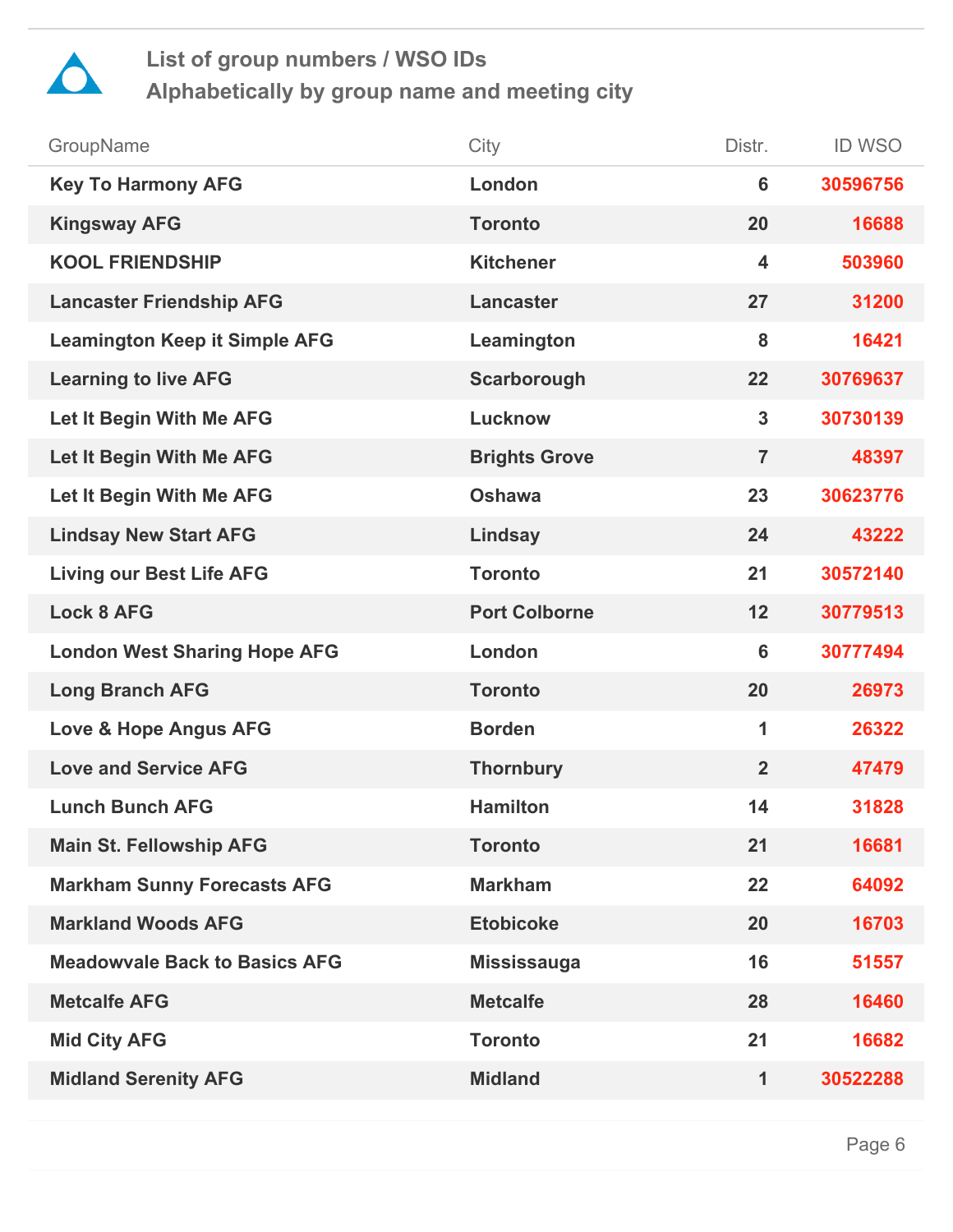

| GroupName                                | City                 | Distr.                  | <b>ID WSO</b> |
|------------------------------------------|----------------------|-------------------------|---------------|
| <b>Midland Tuesday Night AFG</b>         | <b>Midland</b>       | 1                       | 51431         |
| <b>Milton Tuesday Hope for Today AFG</b> | <b>Milton</b>        | 17                      | 503626        |
| <b>Minden AFG</b>                        | <b>Minden</b>        | 24                      | 500739        |
| <b>Miracles in Progress AFG</b>          | <b>Guelph</b>        | $\overline{\mathbf{4}}$ | 30527663      |
| <b>Missing Link AFG</b>                  | <b>Burlington</b>    | 14                      | 44730         |
| <b>Monday Night Oakville AFG</b>         | <b>Oakville</b>      | 16                      | 500897        |
| <b>Monday Night Waterloo Alateen</b>     | <b>Waterloo</b>      | $\overline{\mathbf{4}}$ | 30617384      |
| <b>Morning Glory AFG</b>                 | <b>Oshawa</b>        | 23                      | 43568         |
| <b>Morning Hope AFG</b>                  | <b>Burlington</b>    | 14                      | 16277         |
| <b>Mothers &amp; Others AFG</b>          | <b>Toronto</b>       | 21                      | 50672         |
| <b>Mothers &amp; Others AFG</b>          | <b>Toronto</b>       | 21                      | 50672         |
| <b>Napanee AFG</b>                       | <b>Napanee</b>       | 31                      | 16472         |
| <b>New Beginnings AFG</b>                | <b>Don Mills</b>     | 19                      | 16685         |
| <b>New Beginnings AFG</b>                | <b>Fenelon Falls</b> | 24                      | 47426         |
| <b>New Beginnings AFG</b>                | <b>Belleville</b>    | 25                      | 48749         |
| <b>New Beginnings AFG</b>                | Cobourg              | 25                      | 39030         |
| <b>New Beginnings AFG</b>                | <b>Kanata</b>        | 28                      | 30642794      |
| <b>New Beginnings AFG</b>                | <b>Renfrew</b>       | 30                      | 30690301      |
| <b>New Beginnings Al-Anon Group</b>      | <b>Kitchener</b>     | $\overline{\mathbf{4}}$ | 30522060      |
| <b>New Beginnings Alateen</b>            | <b>Woodstock</b>     | 10                      | 30560087      |
| <b>New Courage to Change AFG</b>         | <b>Waterloo</b>      | $\overline{\mathbf{4}}$ | 16733         |
| <b>New Fresh Start AFG</b>               | <b>Fergus</b>        | $\overline{\mathbf{4}}$ | 50564         |
| <b>New Hope AFG</b>                      | Windsor              | 8                       | 16750         |
| <b>New Hope AFG</b>                      | <b>St.Thomas</b>     | 10                      | 51388         |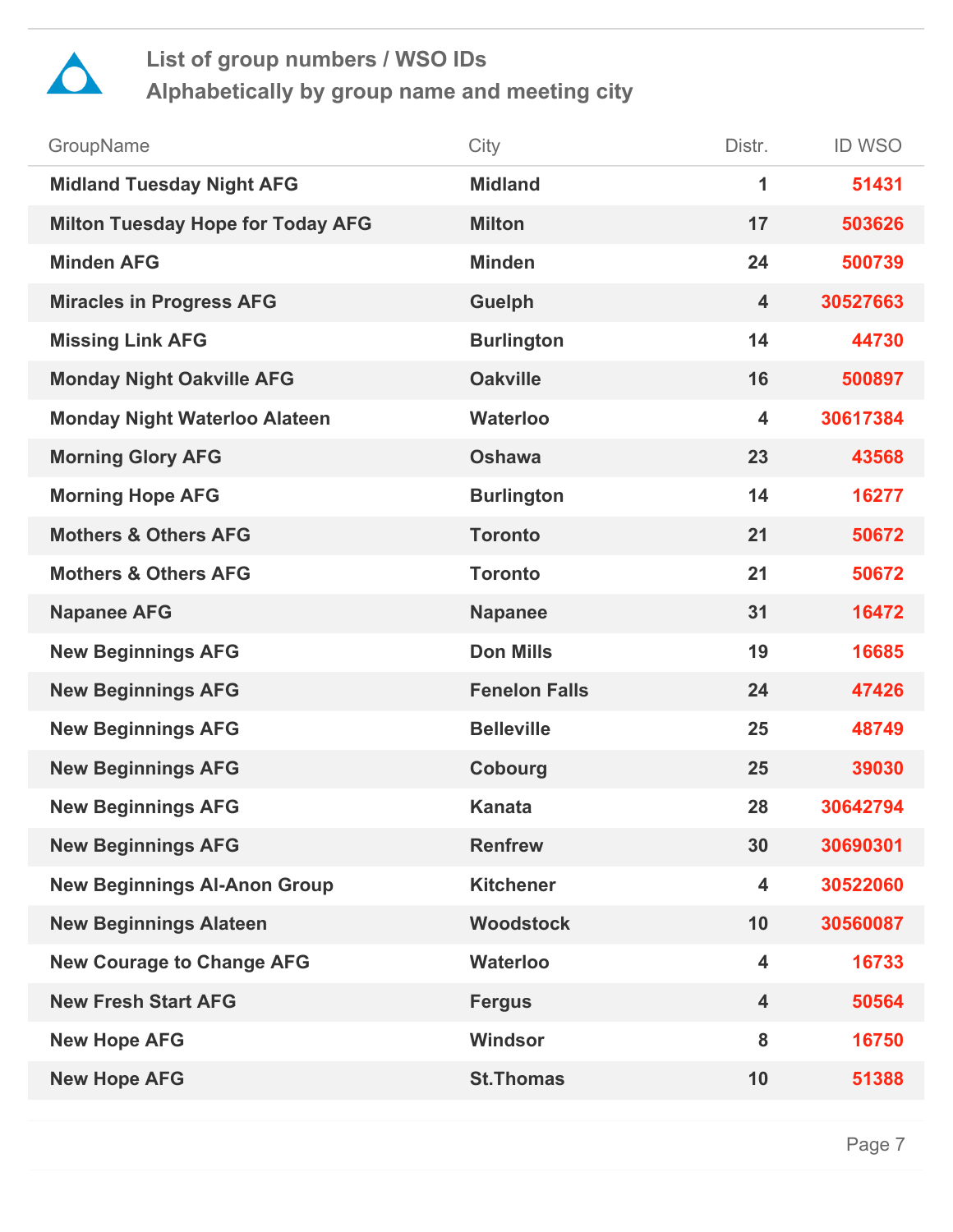

| GroupName                                       | City                  | Distr.                  | <b>ID WSO</b> |
|-------------------------------------------------|-----------------------|-------------------------|---------------|
| <b>New Hope AFG</b>                             | <b>Hamilton</b>       | 14                      | 50401         |
| <b>New Hope AFG</b>                             | <b>Mississauga</b>    | 16                      | 16620         |
| <b>New Hope AFG</b>                             | <b>Morrisburg</b>     | 27                      | 44326         |
| <b>New Hope AFG</b>                             | <b>Barry's Bay</b>    | 30                      | 49758         |
| <b>New Hope Pickering AFG</b>                   | Ajax                  | 23                      | 16555         |
| <b>New Horizon</b>                              | <b>St. Catharines</b> | 13                      | 38631         |
| <b>New Lease On Life AFG</b>                    | <b>Cornwall</b>       | 27                      | 16306         |
| <b>New Life AFG</b>                             | <b>Owen Sound</b>     | $\overline{2}$          | 16533         |
| <b>New Life AFG</b>                             | <b>Windsor</b>        | 8                       | 16754         |
| <b>New Life AFG</b>                             | <b>Ottawa</b>         | 28                      | 16519         |
| <b>No Guff 12 &amp; 12 AFG</b>                  | London                | 6                       | 60233         |
| <b>Noon Hour Nourishment</b>                    | <b>Barrie</b>         | 1                       | 62567         |
| <b>North End AFG</b>                            | <b>Sarnia</b>         | $\overline{7}$          | 16589         |
| <b>North Toronto AFG</b>                        | <b>Toronto</b>        | 19                      | 16684         |
| <b>Northern Bruce Peninsula AFG</b>             | <b>Lion's Head</b>    | $\overline{2}$          | 30558117      |
| O.D.A.T. AFG                                    | London                | 6                       | 16438         |
| <b>Oakville Friday Night Back to Basics AFG</b> | <b>Oakville</b>       | 16                      | 30565973      |
| <b>Oakville Sunday Night Open AFG</b>           | <b>Oakville</b>       | 16                      | 501166        |
| One Day at a Time AFG                           | <b>Kitchener</b>      | $\overline{\mathbf{4}}$ | 16416         |
| <b>One Day At A Time AFG</b>                    | Georgetown            | 17                      | 60344         |
| <b>One Day At A Time AFG</b>                    | <b>Carleton Place</b> | 26                      | 16284         |
| <b>One Step at a Time</b>                       | <b>Kingston</b>       | 31                      | 30759836      |
| <b>Open Speaker Meeting AFG</b>                 | London                | $6\phantom{1}$          | 49885         |
| <b>Orillia Sunshine AFG</b>                     | <b>Orillia</b>        | 1                       | 16504         |
|                                                 |                       |                         |               |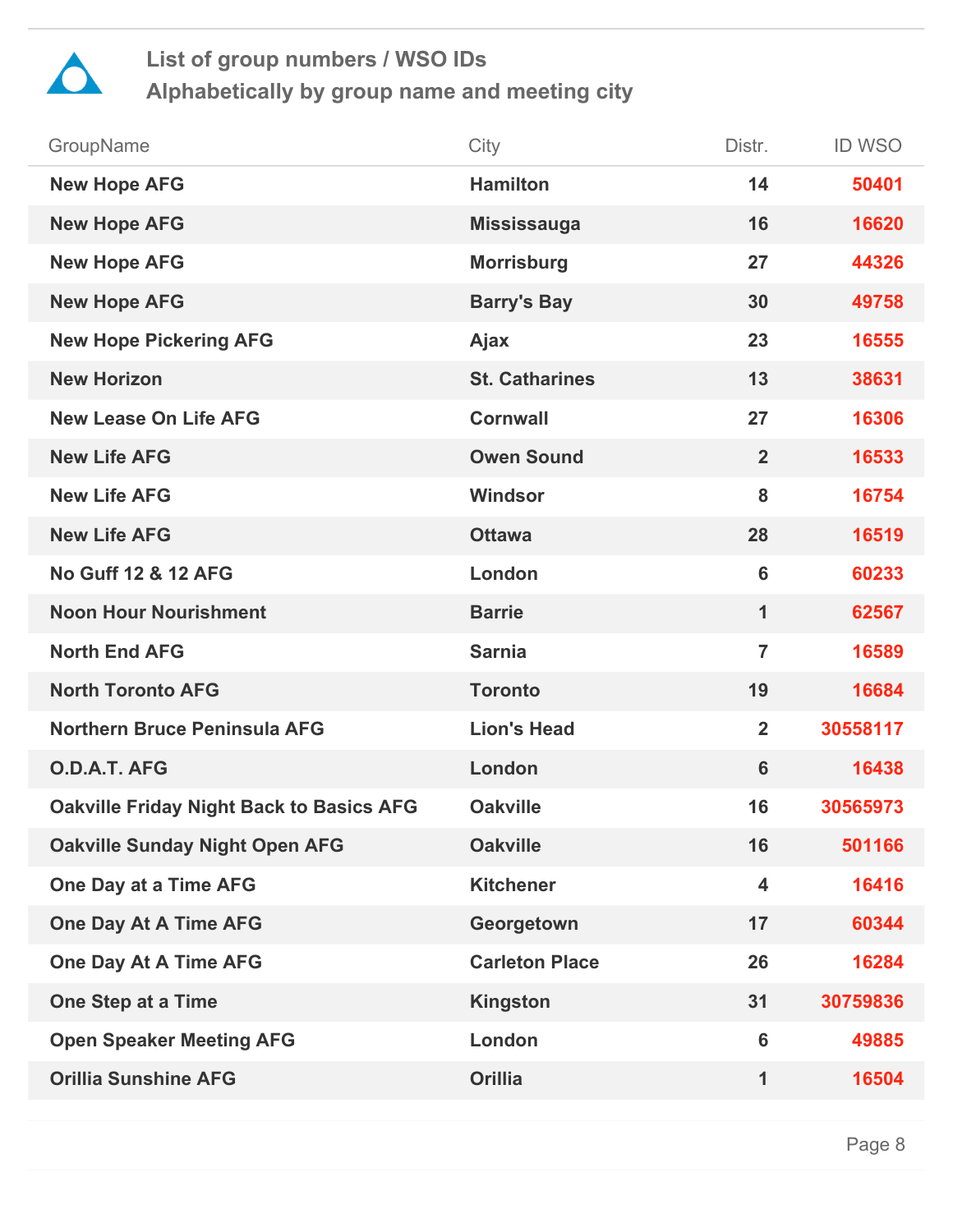

| GroupName                                 | City                  | Distr.         | <b>ID WSO</b> |
|-------------------------------------------|-----------------------|----------------|---------------|
| <b>Orleans AFG</b>                        | <b>Ottawa</b>         | 28             | 39406         |
| <b>Parkdale AFG</b>                       | <b>Toronto</b>        | 20             | 46684         |
| <b>Pass It On AFG</b>                     | <b>Barrie</b>         | 1              | 44066         |
| <b>Path to Serenity AFG</b>               | <b>Port Rowan</b>     | 10             | 30579162      |
| <b>Pathway to Peace AFG</b>               | <b>Port Stanley</b>   | 10             | 503354        |
| <b>Pathways To Recovery AFG</b>           | <b>Pickering</b>      | 23             | 30613825      |
| <b>Peace and Serenity - Whitby</b>        | Whitby                | 23             | 30732495      |
| <b>Peace for Parents AFG</b>              | Peterborough          | 32             | 30706613      |
| <b>Peace of Mind AFG</b>                  | <b>Bracebridge</b>    | 1              | 16265         |
| <b>Penetangore AFG</b>                    | <b>Kincardine</b>     | $\overline{3}$ | 16403         |
| <b>Petrolia Enrichment AFG</b>            | <b>Petrolia</b>       | $\overline{7}$ | 47342         |
| <b>Pinecrest 12th Step AFG</b>            | <b>Ottawa</b>         | 28             | 16531         |
| <b>Place for Hope AFG</b>                 | <b>Pembroke</b>       | 30             | 16540         |
| <b>Plan B AFG</b>                         | <b>Mississauga</b>    | 16             | 501220        |
| <b>Plan B AFG</b>                         | <b>Mississauga</b>    | 16             | 501220        |
| <b>Point Hope and Strength AFG</b>        | <b>Deep River</b>     | 30             | 30545502      |
| Port of Hope AFG                          | <b>Port Elgin</b>     | $\mathbf{3}$   | 61352         |
| <b>Reflections AFG</b>                    | <b>St. Catharines</b> | 13             | 16578         |
| <b>Renewed Hope For Tomorrow AFG</b>      | <b>Brampton</b>       | 17             | 62635         |
| <b>Richmond Hill AFG</b>                  | <b>Richmond Hill</b>  | 19             | 16687         |
| <b>Ridgetown Freedom &amp; Growth AFG</b> | <b>Ridgetown</b>      | 9              | 501794        |
| Ridgeway Friendship Al-Anon Family Group  | <b>Ridgeway</b>       | 12             | 503367        |
| <b>Riverside Georgian AFG</b>             | <b>Parry Sound</b>    | 1              | 16538         |
| <b>Riverside Georgian AFG</b>             | <b>Parry Sound</b>    | 1              | 16538         |
|                                           |                       |                |               |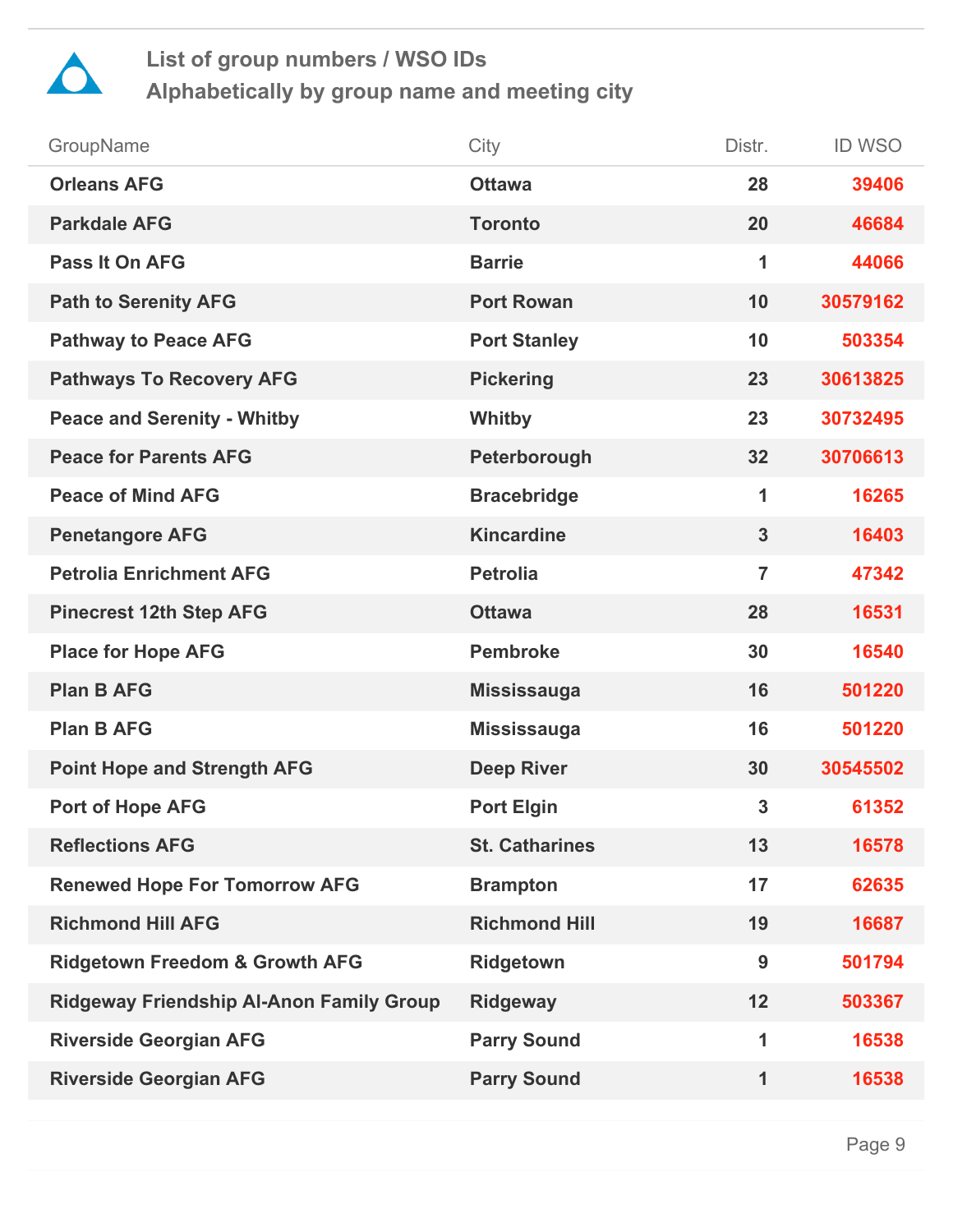

| GroupName                               | City                  | Distr.                  | <b>ID WSO</b> |
|-----------------------------------------|-----------------------|-------------------------|---------------|
| <b>Roncesvalles AFG</b>                 | <b>Toronto</b>        | 20                      | 501677        |
| <b>Rose City AFG</b>                    | <b>Welland</b>        | 12                      | 40917         |
| <b>Rose City AFG</b>                    | <b>Welland</b>        | 12                      | 40917         |
| <b>Royal Ottawa AFG</b>                 | <b>Ottawa</b>         | 28                      | 16523         |
| <b>Saturday Morning Oakville AFG</b>    | <b>Oakville</b>       | 16                      | 28145         |
| <b>Saturday Night Open AFG</b>          | <b>Toronto</b>        | 19                      | 16690         |
| <b>Saturday Night Serenity AFG</b>      | <b>Ottawa</b>         | 28                      | 60024         |
| <b>Saturday Night Wisdom AFG</b>        | London                | $6\phantom{1}$          | 31201         |
| <b>Saturday Serenity AFG</b>            | <b>St. Marys</b>      | 5                       | 30515197      |
| <b>Second Chance AFG</b>                | <b>Huntsville</b>     | $\mathbf{1}$            | 39407         |
| <b>Second Chance AFG</b>                | <b>Toronto</b>        | 19                      | 30771         |
| <b>Second Spring AFG</b>                | <b>Perth</b>          | 26                      | 16545         |
| <b>Sereni-Tea AFG</b>                   | Gananoque             | 26                      | 30623069      |
| <b>Serenity AFG</b>                     | <b>Barrie</b>         | 1                       | 16247         |
| <b>Serenity AFG</b>                     | <b>Port Colborne</b>  | 12                      | 45271         |
| <b>Serenity AFG</b>                     | <b>St. Catharines</b> | 13                      | 16579         |
| <b>Serenity AFG</b>                     | <b>Toronto</b>        | 19                      | 30705549      |
| <b>Serenity AFG</b>                     | <b>Cobourg</b>        | 25                      | 16297         |
| <b>Serenity AFG</b>                     | <b>St Joseph's</b>    | 30                      | 16826         |
| <b>Serenity Hearts AFG</b>              |                       | 8                       | 30786256      |
| <b>Serenity Plus Adult Children AFG</b> | Cambridge             | $\overline{\mathbf{4}}$ | 61329         |
| <b>Serenity Plus AFG</b>                | <b>King City</b>      | 18                      | 51190         |
| <b>Serenity Seekers AFG</b>             | <b>Guelph</b>         | $\overline{\mathbf{4}}$ | 16356         |
| <b>Share and Care AFG</b>               | <b>Smiths Falls</b>   | 26                      | 16613         |
|                                         |                       |                         |               |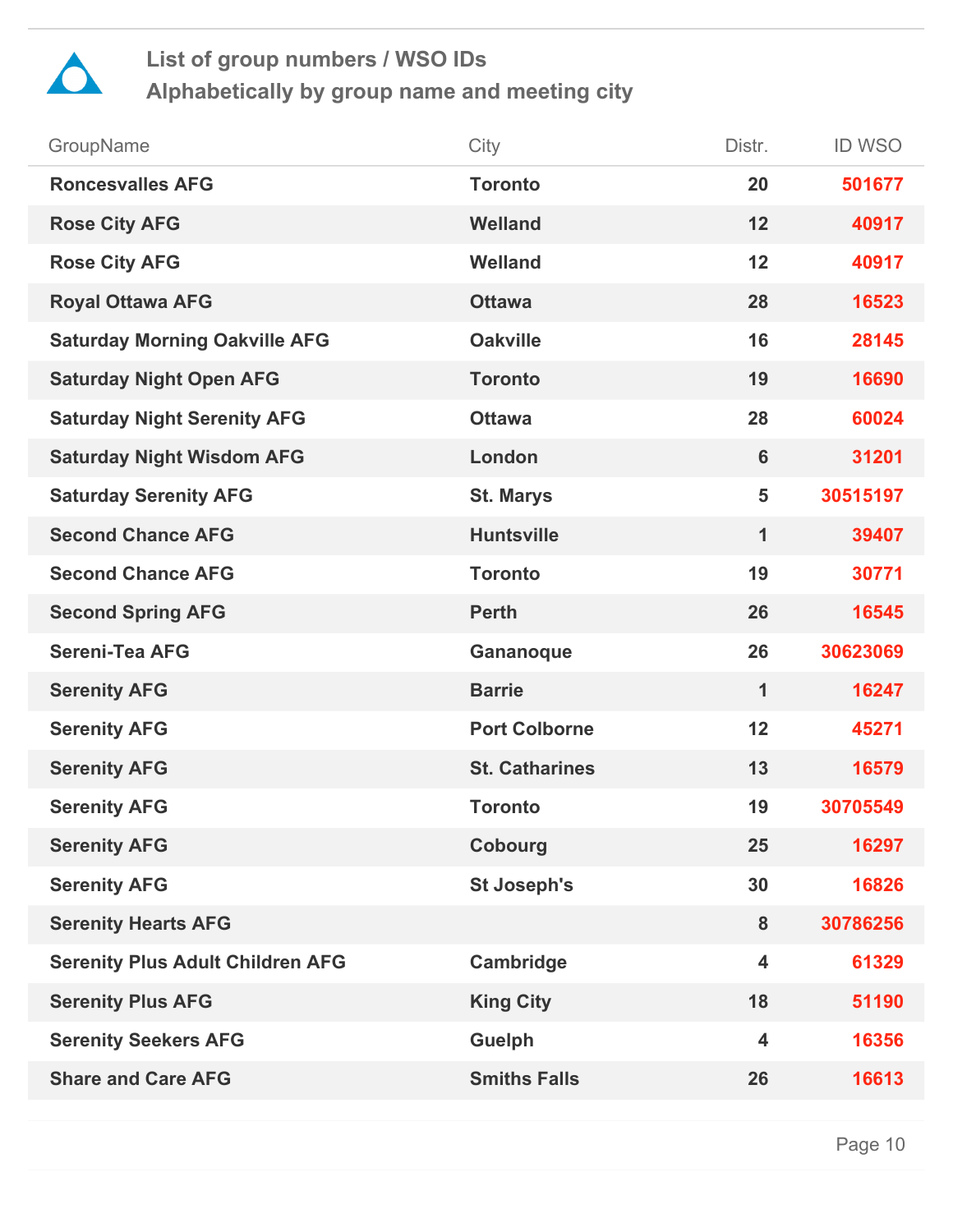

| GroupName                                | City                          | Distr.                  | <b>ID WSO</b> |
|------------------------------------------|-------------------------------|-------------------------|---------------|
| <b>Source of Help AFG</b>                | <b>Hamilton</b>               | 14                      | 50568         |
| <b>South End Discussion AFG</b>          | <b>Niagara Falls</b>          | 12                      | 16477         |
| <b>Spiritual Circle</b>                  | London                        | 6                       | 30526107      |
| <b>Spiritual Circle</b>                  | London                        | 6                       | 30526107      |
| <b>St. Clair AFG</b>                     | <b>Toronto</b>                | 21                      | 16689         |
| <b>Stepping Stones AFG</b>               | <b>New Hamburg</b>            | $\overline{\mathbf{4}}$ | 61890         |
| <b>Stepping Stones AFG</b>               | <b>St. Catharines</b>         | 13                      | 27366         |
| <b>Stepping Stones AFG</b>               | Scarborough                   | 22                      | 16706         |
| <b>Stepping Stones AFG</b>               | <b>Arnprior</b>               | 28                      | 50753         |
| <b>Steps to Serenity</b>                 | <b>Orillia</b>                | 1                       | 30518716      |
| <b>Steps to Serenity AFG</b>             | London                        | 6                       | 30693941      |
| <b>Steps to Serenity AFG</b>             | Lindsay                       | 24                      | 30600708      |
| <b>Stirling AFG</b>                      | <b>Stirling</b>               | 25                      | 47164         |
| <b>Stone School AFG</b>                  | Peterborough                  | 32                      | 16551         |
| <b>Stoney Creek AFG</b>                  | <b>Stoney Creek</b>           | 14                      | 16621         |
| <b>Stouffville Steps to Serenity AFG</b> | <b>Whitchurch-Stouffville</b> | 18                      | 66781         |
| <b>Suburban West Port Credit AFG</b>     | <b>Mississauga</b>            | 16                      | 16469         |
| <b>Sun Group AFG</b>                     | <b>Hamilton</b>               | 14                      | 16376         |
| <b>Sunday Morning AFG</b>                | <b>Ottawa</b>                 | 28                      | 30663604      |
| T.G.I.F. AFG                             | <b>Etobicoke</b>              | 20                      | 35730         |
| <b>Thames AFG</b>                        | <b>Chatham</b>                | 9                       | 16292         |
| <b>Thanksgiving AFG</b>                  | <b>St. Catharines</b>         | 13                      | 16582         |
| The Beach Read & Recover AFG             | <b>Toronto</b>                | 21                      | 502780        |
| <b>The New Group AFG</b>                 | <b>Toronto</b>                | 19                      | 30053         |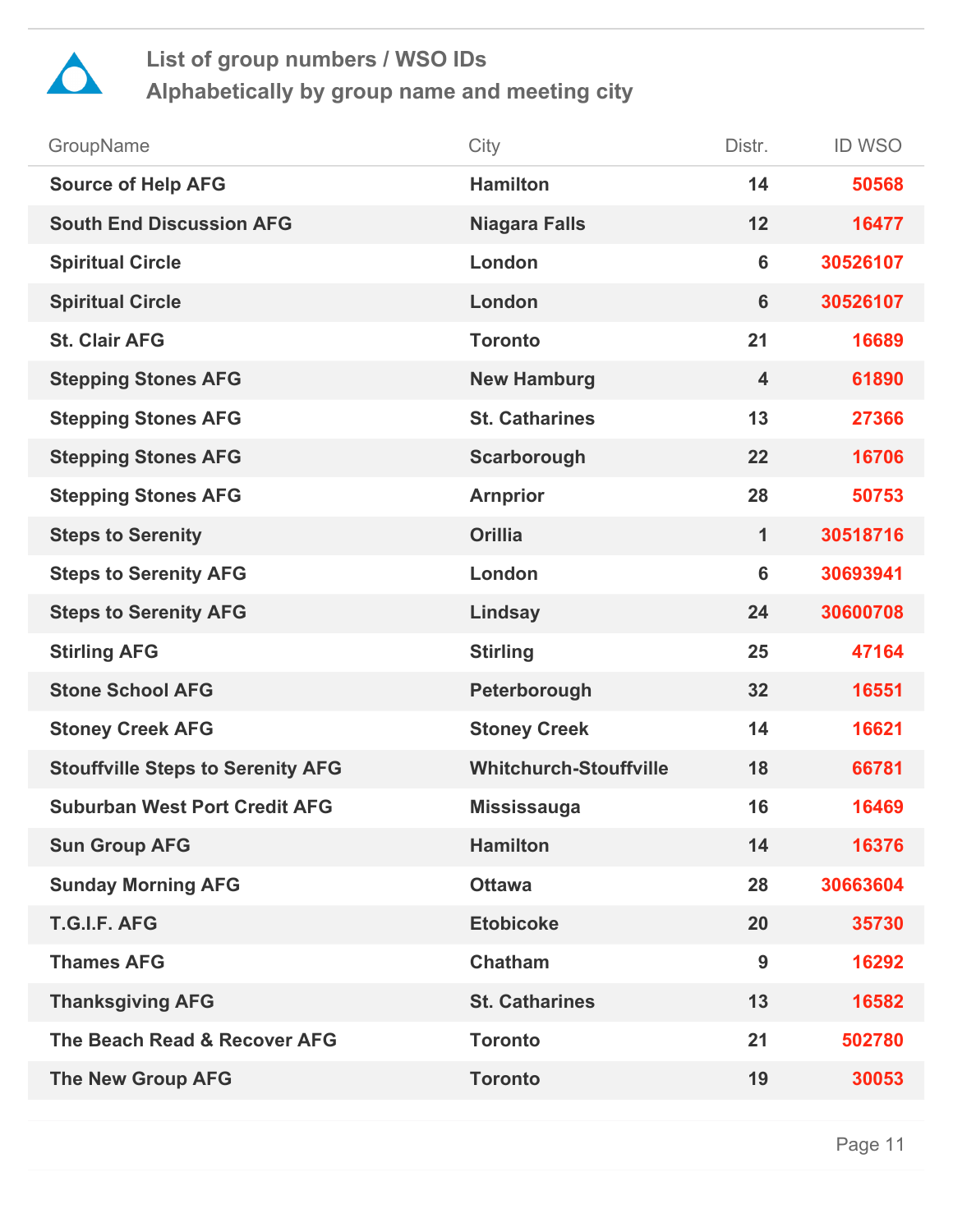

| GroupName                                   | City               | Distr.                  | <b>ID WSO</b> |
|---------------------------------------------|--------------------|-------------------------|---------------|
| The Sun Will Come Up Tomorrow Alateen       | <b>Kitchener</b>   | 4                       | 65911         |
| Thursday A New Way of Life AFG              | <b>Stratford</b>   | 5                       | 30623773      |
| <b>Thursday Morning Breakfast AFG</b>       | <b>Hamilton</b>    | 14                      | 16362         |
| <b>Thursday Morning Glory AFG</b>           | <b>Brockville</b>  | 26                      | 305935225     |
| <b>Thursday Night AFG</b>                   | <b>Newmarket</b>   | 18                      | 38515         |
| <b>Thursday Night Simcoe Family Group</b>   | <b>Simcoe</b>      | 11                      | 16609         |
| <b>Thursday Night Welland AFG</b>           | <b>Welland</b>     | 12                      | 16736         |
| <b>Tilbury AFG</b>                          | <b>Tilbury</b>     | 9                       | 16664         |
| <b>Together on Sunday AFG</b>               | <b>Kingston</b>    | 31                      | 30527212      |
| <b>Together We Can AFG</b>                  | <b>Kemptville</b>  | 26                      | 30782084      |
| Together We Can Make It AFG Adult Children  | <b>Ottawa</b>      | 28                      | 38879         |
| <b>Together We Can Make It Alateen</b>      | <b>Toronto</b>     | 20                      | 30621952      |
| <b>Traditional AFG</b>                      | <b>Ottawa</b>      | 28                      | 16527         |
| <b>Traditions AFG</b>                       | <b>Oshawa</b>      | 23                      | 42253         |
| <b>Tranquility AFG</b>                      | <b>Barrie</b>      | $\overline{\mathbf{1}}$ | 16250         |
| <b>Trenton AFG</b>                          | <b>Trenton</b>     | 25                      | 16717         |
| <b>Triangle AFG</b>                         | <b>Hamilton</b>    | 14                      | 16378         |
| Tuesday 12 & 12 AFG                         | London             | $6\phantom{1}$          | 502963        |
| <b>Tuesday Afternoon Circle of Hope AFG</b> | <b>Sarnia</b>      | $\overline{7}$          | 16592         |
| <b>Tuesday Night Alateen AFG</b>            | <b>Milton</b>      | 17                      | 30766841      |
| <b>Tuesday Night Serenity AFG</b>           | <b>Orangeville</b> | 18                      | 33085         |
| <b>Tuesday Noon AFG</b>                     | <b>Windsor</b>     | 8                       | 30617534      |
| <b>Unionville Caring Sharing AFG</b>        | <b>Unionville</b>  | 22                      | 43991         |
| <b>Unity AFG</b>                            | <b>Brantford</b>   | 11                      | 16271         |
|                                             |                    |                         |               |